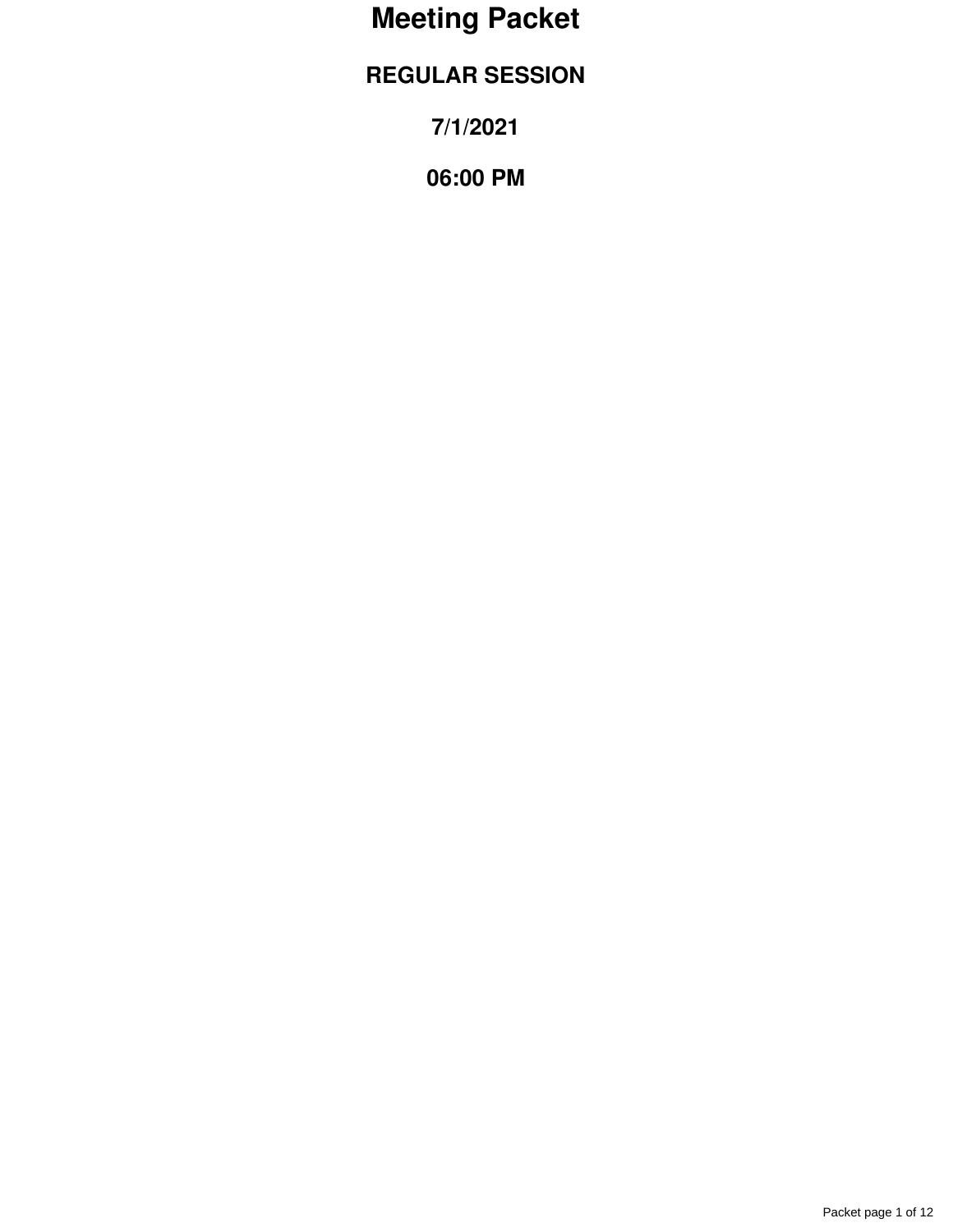# PHILOMATH SCHOOL DISTRICT 17J

## REGULAR SESSION

PHILOMATH SCHOOL DISTRICT 17J District Office 1620 Applegate Street, Philomath

7/1/2021 06:00 PM

### A. REGULAR SESSION  $\sim 6:00$  p.m.

- 1. Call to Order & Pledge of Allegiance: Karen Skinkis, Pro Tem Board Chair
- 2. Swearing in of Newly Elected Board Members
- 3. Election of Board Officers for 2021-2022
- 4. Set Regular Board Meeting Schedule for 2021-22
- 5. Schedule Board Retreat

### B. STRATEGY AND DISCUSSION ~

1. Start of School 2021 Update - Superintendent Halliday

### C. ACTION ITEMS  $\sim$

1. Consent Agenda

[Consent](https://app.eduportal.com/documents/view/799864) Agenda (p. 3) [Minutes](https://app.eduportal.com/documents/view/799865) - Regular Session 6/21/21 (p. 4) [Minutes](https://app.eduportal.com/documents/view/799866) - Board Work Session 6/23/21 (p. 10)

#### 2. KVCS Enrollment Increase - Action Required

KVCS [Enrollment](https://app.eduportal.com/documents/view/799872) Increase (p. 12)

### D. MEETING CLOSURE ~

- 1. Next Meeting Agenda Items
- 2. Board Requests & Adjournment

### E. IMPORTANT DATES

August (TBD) Board Retreat

July 5 4th of July Holiday July 9, 10, 23, 24 OSBA Summer Conferences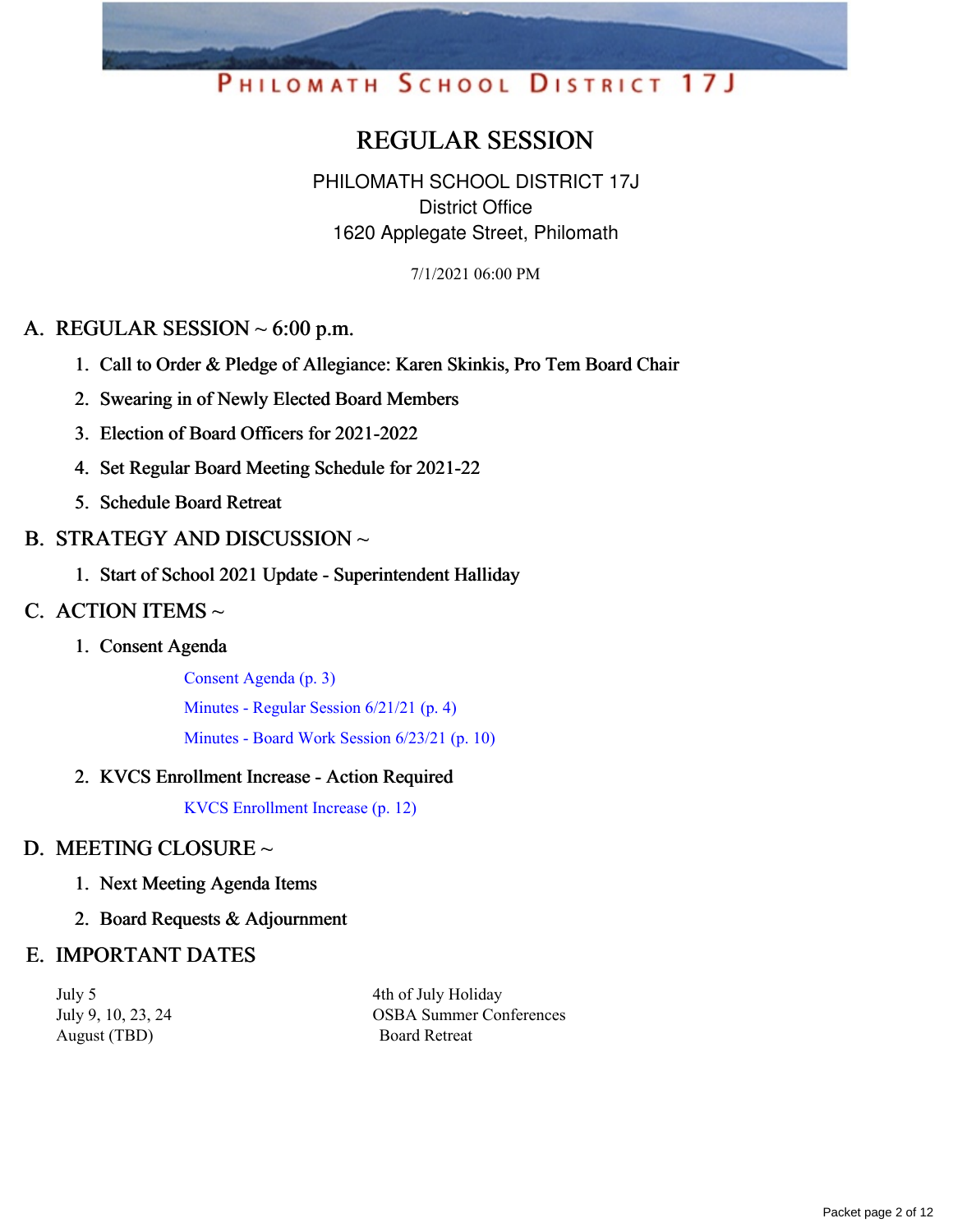### **CONSENT AGENDA**

### **July 1, 2021**

#### **Updated: 6/30/21 12:44 PM**

#### **1. Minutes:**

- **a.** Regular Session 6/21/21
- **b.** Work Session 6/23/21

#### **2. Annual Designations:**

- a. Designate Chief Administrative Office Susan Halliday
- b. Designate Deputy Clerk/Business Manager William Mancuso
- c. Designate Custodian of Funds Susan Halliday
- d. Designate Budget Officer William Mancuso
- e. Designate Signatories of District Checks (1 of 3 signatures required) Susan Halliday, William Mancuso and Board Chair
- f. Designate Auditor Accuity, LLC
- g. Designate Insurance Agent of Record Zolezzi Insurance
- h. Designate District Legal Counsel Garrett, Hemann, Robertson
- i. Designate Depositories for School Funds Citizens Bank, Wells Fargo, Local Government Investment Pool
- j. Designate Confidential Employees –Lillian Edmonds, Jennifer Griffith, Megan Caputo & Mary Ackermann
- k. Designate Supervisory Employees Joey DiGiovannangelo
- l. Authorize Superintendent to Apply for Grant Funds

#### **3. Staff New Hires/Reassignments:**

- a. PES RTI Teacher Emily Helpenstell
- b. PES Instructional Assistant Jill Watenpaugh-Chambers
- c. PES Instructional Assistant Laura Coen
- d. PES Instructional Assistant Dawnia Kohn
- e. PMS Math RTI Teacher Cristina LeBrun
- f. PMS Reading RTI Teacher Adeline Stewart
- g. District Special Education Director Don Dorman
- h. CPS Classroom Teacher Alyssa Blackstone

#### **4. Resignations**

- a. KVCS Instructional Assistant Dawnia Kohn (moved to PES IA)
- 
- 
- 
- e. District Nurse Tina Hoch

#### **5. Extra Duty**

b. PES Playground Assistant Jill Watenpaugh-Chambers (moved to PES IA)<br>c. PES 5<sup>th</sup> Grade Teacher Emily Helpenstell (moved to PES RTI) Emily Helpenstell (moved to PES RTI) d. PMS Language/Arts Teacher Adeline Stewart (moved to PMS math RTI)

a. KVCS ESY Teacher Terrence Sims (August 2021)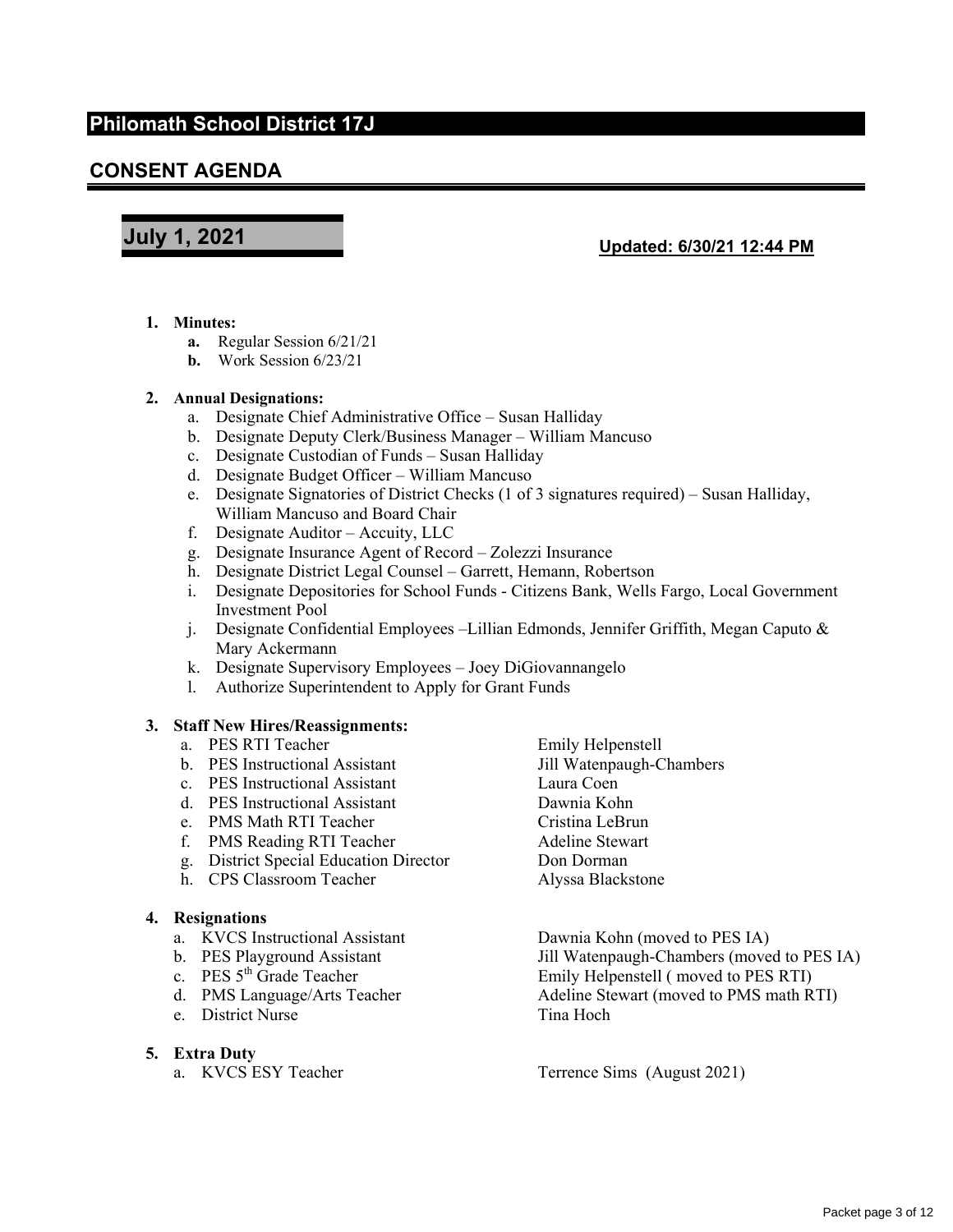# **REGULAR SESSION**

Meeting Minutes PHILOMATH SCHOOL DISTRICT 17J District Office 1620 Applegate Street, Philomath 6/21/2021 07:00 PM

### A. **EXECUTIVE SESSION ~ 5:30 p.m.**

- i. ORS 192.660 (2) (b) to hear a complaint brought against an employee
- ii. ORS 192.660 (2) (d) to discuss labor negotiations

### B. **REGULAR SESSION ~ 7:00 p.m.**

1. The meeting was called to order by board chair, Shelley Niemann, on June 21, 2021, at 7:04 p.m. The meeting was held virtually via ZOOM with streaming on YouTube. In attendance: Directors, Greg Gerding, Shelley Niemann, Anton Grube, Karen Skinkis, and Jim Kildea; Board Elect members, Erin Gudge, Joe Dealy, Rick Wells; Superintendent, Susan Halliday; Director of Finance, Bill Mancuso; Secretary, Lillian Edmonds; Administrators, Tony Matta, Dan Johnson, Abby Couture, Bryan Traylor. The Pledge of Allegiance was led by Shelley Niemann.

#### 2. **FAQs and Public Comments/Requests**

- i. Director Niemann read a letter of recognition from the Philomath High School Educators to acknowledge the incredible support that Kim St Clair has given to staff and students in a very challenging year.
- ii. Chloe Jurva, PHS student, addressed the board regarding the importance of recognizing the girls' tennis team and their first place finish in the Championship Showcase. A banner should be hung, in the gym, along with the other sports championships banners. This was an unusual year and the Showcase was not sanctioned by OSAA, however, for this year, it would be equivalent to a state championship. A petition was circulated and around 600 signatures were collected in support of a tennis championship banner. She also stated that girls' sports are not recognized in the same way that boys' sports by PHS administrators. Director Niemann congratulated the girls' tennis team and mentioned that this topic will be addressed at a later point in the meeting.
- iii. Director Niemann read a letter from Izabella Nanoski. She is the team manager for the girls' varsity basketball team and the letter was on behalf of the team. The team is in agreement that fully vaccinated players, should not have to wear masks when competing. She cited guidelines from Governor Kate Brown, OSAA and OHA that support this stance. There is a petition signed by the team and supporters in favor of this change in mask wearing. Superintendent Halliday will be addressing this issue in her report.

#### **3. PAUSE ‐ Close Regular Session – 7:15 pm**

i. Budget hearing: Finance Director, Bill Mancuso, stated that budget law requires adoption of the budget by June 30, 2021. On May 24<sup>th</sup> the budget committee adopted a 42 million dollar budget. The legislature changed the support for public education from 9.1 to 9.3 million in funding. The proposed budget has been adjusted for this change.

#### **4. 2021‐22 BUDGET ACTIONS**

i. Re‐opened Budget Session – 7:18 p.m.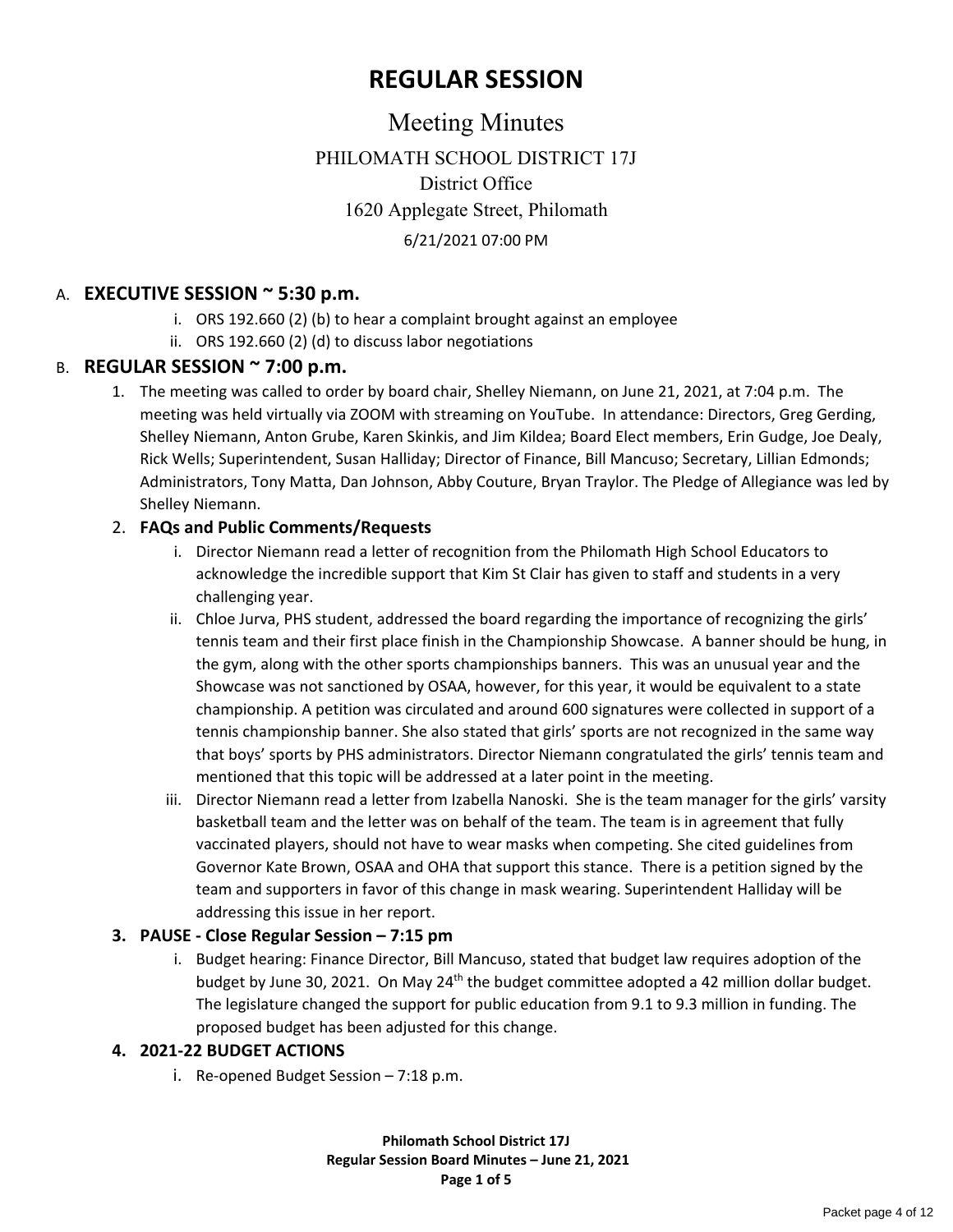- ii. Director Grube made a motion to approve resolution 2021‐07 to adopt the 2021‐22 budget and make appropriations as presented in the packet. Second: Director Gerding. Motion passed: 5‐0
- iii. Director Skinkis made a motion to approve resolution 2021‐08 in imposing and categorizing the tax as presented in the packet. Second: Director Gerding. Motion passed: 5‐0

### **C. REPORTS & CORRESPONDENCE ~**

### 1. **Association Reports**

- i. PEA No report
- ii. OSEA No report

### 2. **Student Government Report**

i. No report

### 3. **Superintendent Report**

- i. Welcomed incoming board members, Erin Gudge, Joe Dealy and Rick Wells.
- ii. Superintendent Halliday thanked the outgoing board members, Jim Kildea, Shelley Niemann and Greg Gerding, for their service and dedication to our students and staff. They were presented with myrtle wood plaques as a thank you for their years of service.
- iii. Oregon Schools Board Association is offering their summer conferences virtually. Board members are encouraged to attend and to notify Lillian to register.
- iv. This is the culminating week of winter sports. Girls basketball players will not need to wear face coverings if they are vaccinated during the June  $22<sup>nd</sup>$  game. Masks will be required on the bench. Future games will up to the discretion of the host facility.
- v. Graduation was a success at both PHS/PA and for KVCS.
- vi. Full district end of year event was replaced with each school providing food and celebrating.
- vii. Full guidance for 2021‐2022 school year will come in mid‐July. The administrators will have Plan A and Plan B available to address the guidance.
- viii. Philomath Academy will offer online school for those students wishing to stay in CDL.
- ix. A survey will be sent to parents to request information about current plans for children for this fall.
- x. School is scheduled to start on September 7, 2021. Early release will be on Fridays.
- xi. There are some licensed and classified positions still to be filled. Superintendent Halliday acknowledged the departure of Krista McGuyer and noted her contributions to the district.
- xii. Benton County Health Department will be holding COVID vaccination clinics in the PHS parking lot:
	- 1. July 6 and July 27 4:00‐7:00 pm
- xiii. Technology Update: Intercom and bell systems have been installed at CPS, PES and PMS.

### 4. **Director of Finance Report**

i. The auditors will be on site, June 22<sup>nd</sup>, for initial work. We are down by 72 students from a year ago. The physical year will end in good shape and close to budget. Revenues were lower. Summer learning grants are being used for summer programs.

### D. **STRATEGY AND DISCUSSION ~**

### 1. **Girl's Tennis 4A Showcase Championship ‐ Tony Matta and Gary Quandt**

i. Tony Matta recognized girls' tennis team for their first place regional championship and their 4A Showcase championship at an assembly in the stadium. The regional banner has been ordered and will be put up in the gym. Coach Gary Quandt noted that Mike Bussard and Tony Matta have both been supportive of boys and girls teams. He thanked the board for their support in bringing the new tennis courts to fruition. He would like to see tennis curriculum in PMS and PHS to help build the tennis program. It was a great season and he is proud of the players.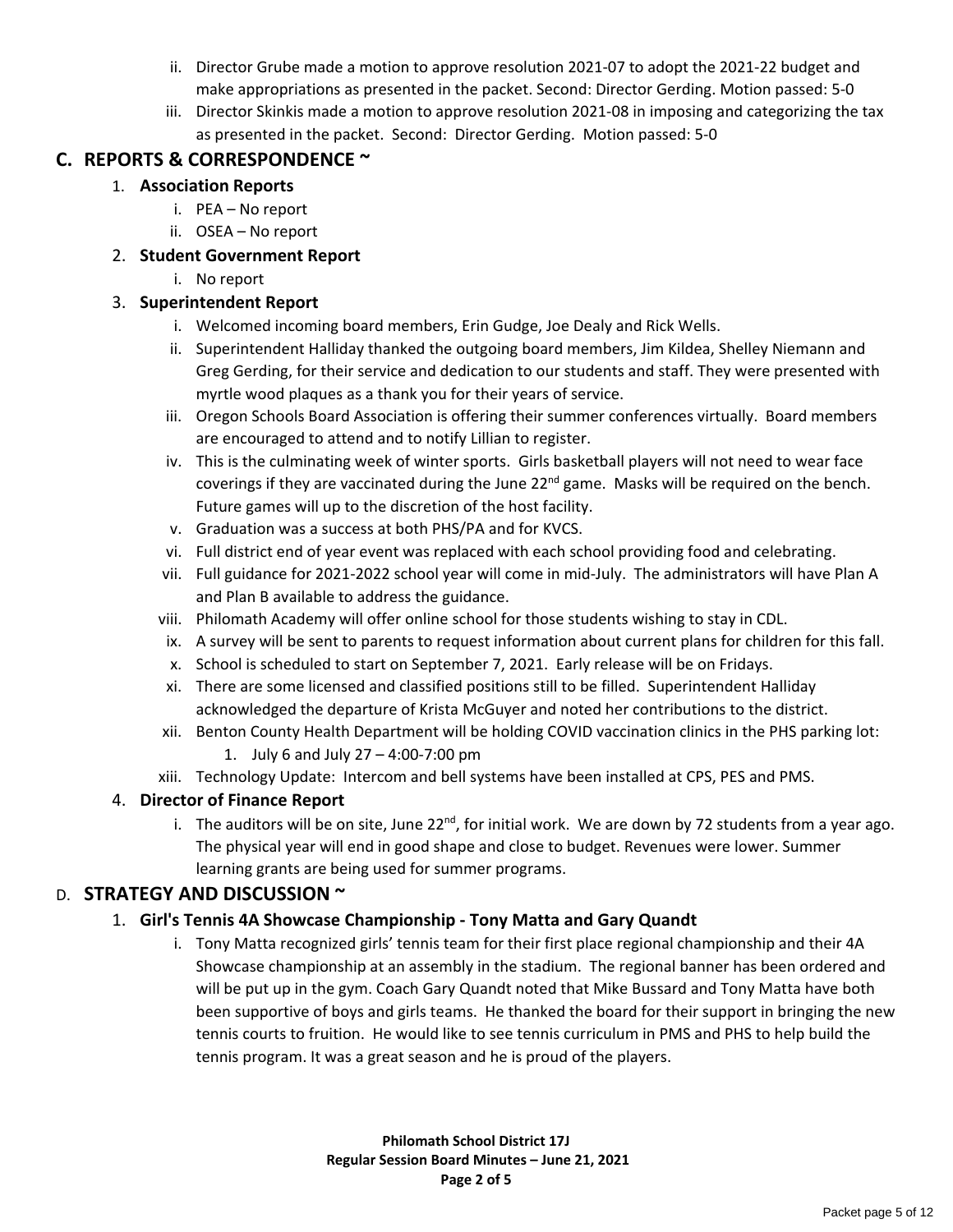ii. 4A schools were the only ones doing a culminating week due to OSAA declining to hold state championships. If board members would like to support the push for OSAA to recognize the Showcase Championship results, they could send letters to OSAA. If OSAA does not change their stand on this issue, Director Niemann would like to see something done at the local district to recognize these teams. Director Grube noted that there should be something done to recognize our championship teams even if OSAA does not choose to do this.

### 2. **CPS Data Update ‐ Abby Couture**

- i. Seesaw was the platform used for online learning and packets were also provided for students during August ‐ February. In Feb‐April they moved to Hybrid learning. May‐June was full in‐person learning.
- ii. Kindergarten data: In fall 46% of students were in the green for reading. In winter, 71% were in the green, then in Hybrid learning they moved to 80% in the green.
- iii. First grade data: 34% of students were in green, in winter on seesaw they moved to 49% in the green, in the spring it was 61%.
- iv. Every time they moved to a different learning model, the team met and looked at the most important things for the students to learn. Big kudos to teachers and to parents.
- v. Pre‐school: This gives students a boost to enter kindergarten.
- vi. Enrollment for next year is looking good with 73 kindergarten and 85 first grade so far.
- vii. K'Lynn Coleman and Molly Bell were able to continue the RTI program with students.

### 3. **PES Data Update ‐ Bryan Traylor**

- i. EasyCBM reading data: Second grade struggled with moving to a new school and dealing with different learning models. Third grade and Fourth grade kept their at risk levels low. Fifth grade had less students in the grade level group.
- ii. EasyCBM math data: Showed low percentage in the at risk groups. There will be an RTI teacher for math next year.
- iii. Changes in staff for 2021‐22: New counselor, Lexi De Vicq; New PE teacher, Jake Craig; Emily Helpenstell will move to RTI 4<sup>th</sup>/5<sup>th</sup> teacher; Elaine Hall is moving to BES 3<sup>rd</sup>/4<sup>th</sup> teacher. There are a couple of instructional assistant positions to fill as well as a 5<sup>th</sup> grade teacher position.

#### 4. **Summer School Update**

- i. Literacy camp will be for K‐5. It will run through August for 3 hours per day with up to 60 students.
- ii. Jump start for K‐1 will have around 40 students
- iii. PMS and PHS are conducting Summer school for credit recovery in June with 32 students registered.
- iv. Enrichment camps: Many areas of interest. The camps will be held for a week with some courses having more than one session.
- v. There are no fees for any of the summer programs. The idea is to make learning fun.
- vi. There may be some programs available with PYAC and Maxtivity. The pool may be an option for classes.

#### 5. **Coarse Schedule Options ‐ Discussion**

- i. Superintendent Halliday noted that discussions with PEA have started around moving to semester scheduling for the 2022‐23 school year. The 2021‐22 school year would be used to collaborate and look at what option works best for students. Take into consideration students that are struggling and students exceeding expectations. What are the opportunities in a day? A 5 period day doesn't allow as many options for classes as a 7 period day.
- ii. Director Kildea shared that past approaches to this discussion have shut down conversation. This keeps coming up because it has not been resolved. There needs to be continuity of curriculum especially in math. Half of our graduates are not proficient in math. Adjusting the schedule has not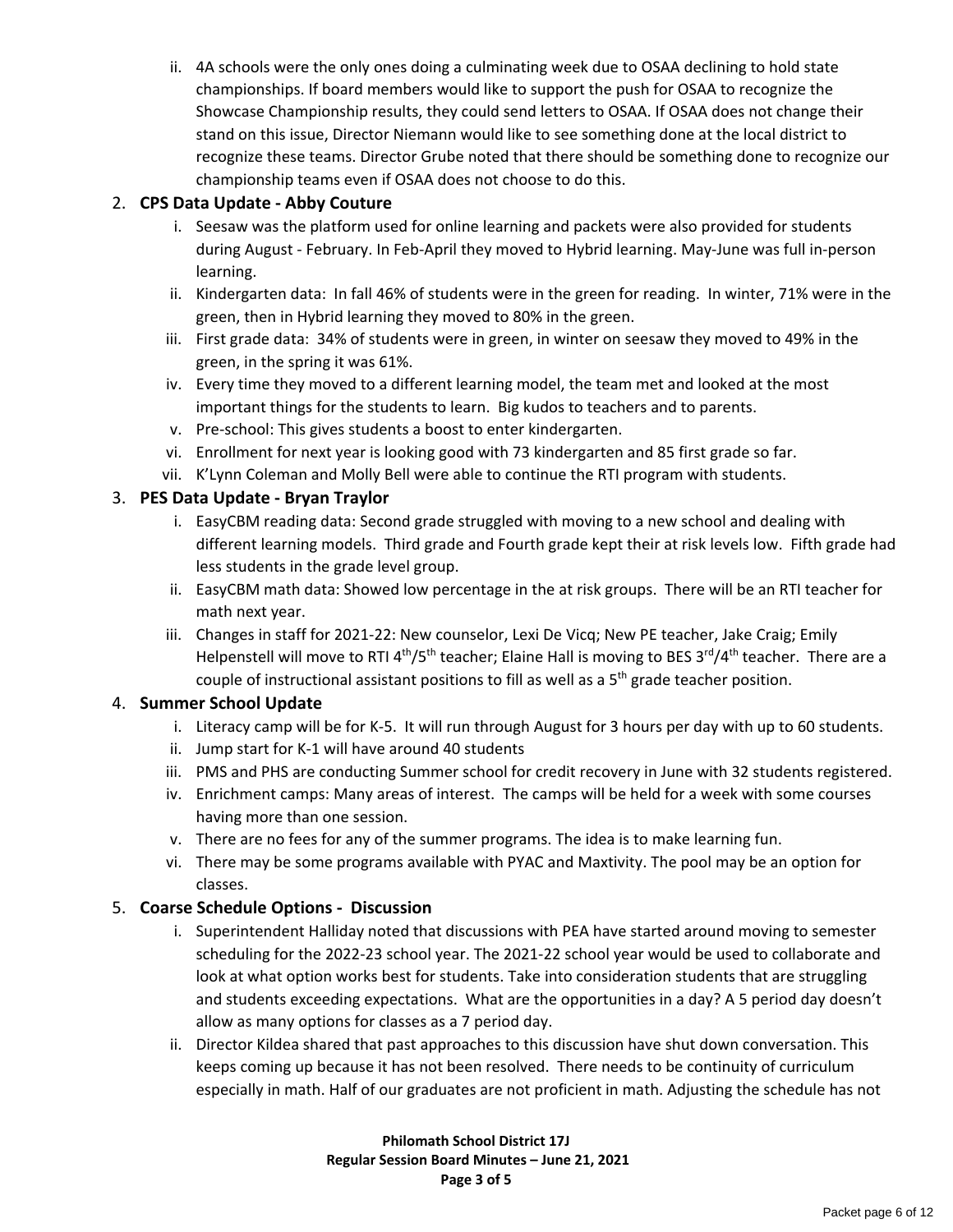resolved the issue. Schedules are limited by the trimester system. It is difficult to be involved in performing arts when the schedule limits the ability for students to participate. There is an inability to embrace a continuous improvement process at PHS.

iii. Superintendent Halliday: Data can be used to support either the trimester or semester model. She is trying to establish as much information as she can get for what makes sense for our kids. She is interested in investigating and deciding on the best option. Director Skinkis spoke to her experience with her children not being able to include band and other electives in their schedule, due to the trimester schedule.

### 6. **Salary Agreement: Administrators & Unrepresented**

i. Superintendent Halliday: An agreement has been reached with administrators to bring back a two year agreement. This is also true of the unrepresented staff. Used comparisons from other districts and COSA to construct the salary ranges. 1.5% COLA will take place for each year.

### 7. **Superintendent Contract ‐ Action Required**

- i. The contract is a three year agreement, starting July 1, 2021 through June 30, 2024. On or before March 15, 2023 the board may notify the superintendent in writing of the District's intention to:
	- 1. Issue a new three‐year contract
	- 2. Extend the current contract
	- 3. Provide, in writing, notice that this contract will not be renewed
	- 4. Language around mutual agreement of both parties (See actual contract for details).
- ii. The salary range was approved by the board during the superintendent search last year. The first year will be \$135,000 with a yearly COLA of 1.5%.
- iii. There will be 20 days of vacation available each year. Holidays will be those approved by the district. 5 days of vacation may be carried over. For this year there will be a one-time exception to carry over an additional 5 days to be used in July.
- iv. Housing: The board agreed to allow her to continue to live in Corvallis.
- v. Director Kildea made a motion to approve and adopt the superintendent's contract with Ms. Halliday as presented in the board packet. Second: Director Gerding. Motion Passed: 5‐0

### 8. **Philomath City Requests Update ‐ Action Required**

i. Superintendent Halliday shared that if the area by the track needs to be torn up, who would be fiscally responsible for the repairs. The easements should have been in place at the time of installation. The city is looking at these easements now and the district needs to make sure that the language is correct. She suggested that we table this until all language is correct. Legal counsel will review those areas that currently have structures on top of the easements. The superintendent and Joey DiGiovannangelo will review the maps, which may require the city to provide better maps of the areas. The big question is which entity is responsible for costs incurred if needed. This will be on the agenda for the board work session on June 23, 2021

### 9. **KVCS Enrollment Increase – Discussion**

- i. The proposed increase in enrollment starting the 2021‐22 school year at KVCS is for 10 students in the middle school. This would do away with the blended classes in the middle school. Classroom space is available, dependent on septic approval.
- ii. Elementary increase will be under review for 2022‐23 school year, so no request at this time.
- iii. The board would like to know the long term impact of increasing the enrollment. This will be tabled until the work session on June 23, 2021.

### E. **ACTION ITEMS ~**

1. **Consent Agenda**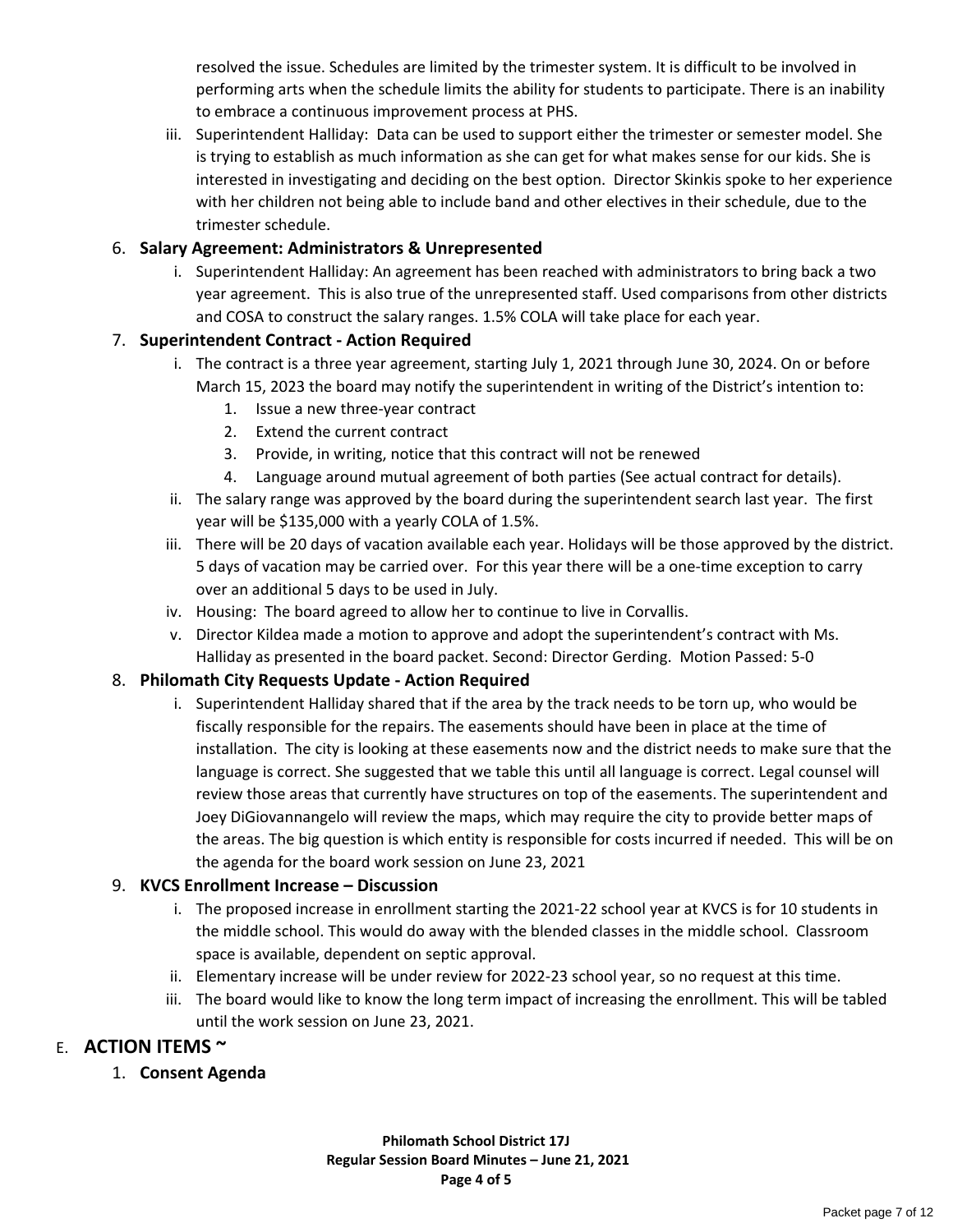i. Director Kildea made a motion to approve the consent agenda as presented in the packet. Second: Director Grube. Motion Passed: 5‐0

### 2. **Complaint Against an Employee**

- i. This complaint was discussed during Executive Session
- ii. Director Skinkis made a motion to not proceed with an investigation. Second: Director Kildea. Motion Passed: 5‐0
- iii. Director Kildea made a motion to deny the complaint and to authorize the board chair to respond to the complaint per board policy. Second: Director Gerding. Motion Passed: 5‐0

### 3. **Policies (Second Reading)**

i. Director Kildea made a motion to approve the policies in the packet with removal of italicized text. Second: Director Gerding. Motion Passed: 5‐0

### F. **MEETING CLOSURE ~**

### 1. **Board Reports & Thanks –**

i. Director Skinkis thanked the senior parents for their work on celebration events. She thanked the outgoing board members, Shelley, Jim and Greg, you will be missed. Director Kildea thanked entire district staff to him as a board member and to his kids. Thanks to community members to being allowed to serve on the board in a great school district. Director Gerding echoed the thoughts stated previously. He thanked the current board members and welcomed the new board members. Director Grube thanked Shelley, Jim and Greg and appreciated working with them. They put the students first in their decisions. Acknowledged Kim St Clair for her recognition from her peers. Thanks to student athletes. Director Niemann congratulated all graduates and thanked everyone who worked to pull off a great graduation. Thank you for being able to serve on the school board. She will continue to support the board as a parent.

### 2. **Next Meeting Agenda Items**

i. City Easements

- ii. KVCS Enrollment Increase
- 3. **Board Requests & Adjournment –** The meeting was adjourned at 9:30 p.m.

Board Chair

Superintendent

Date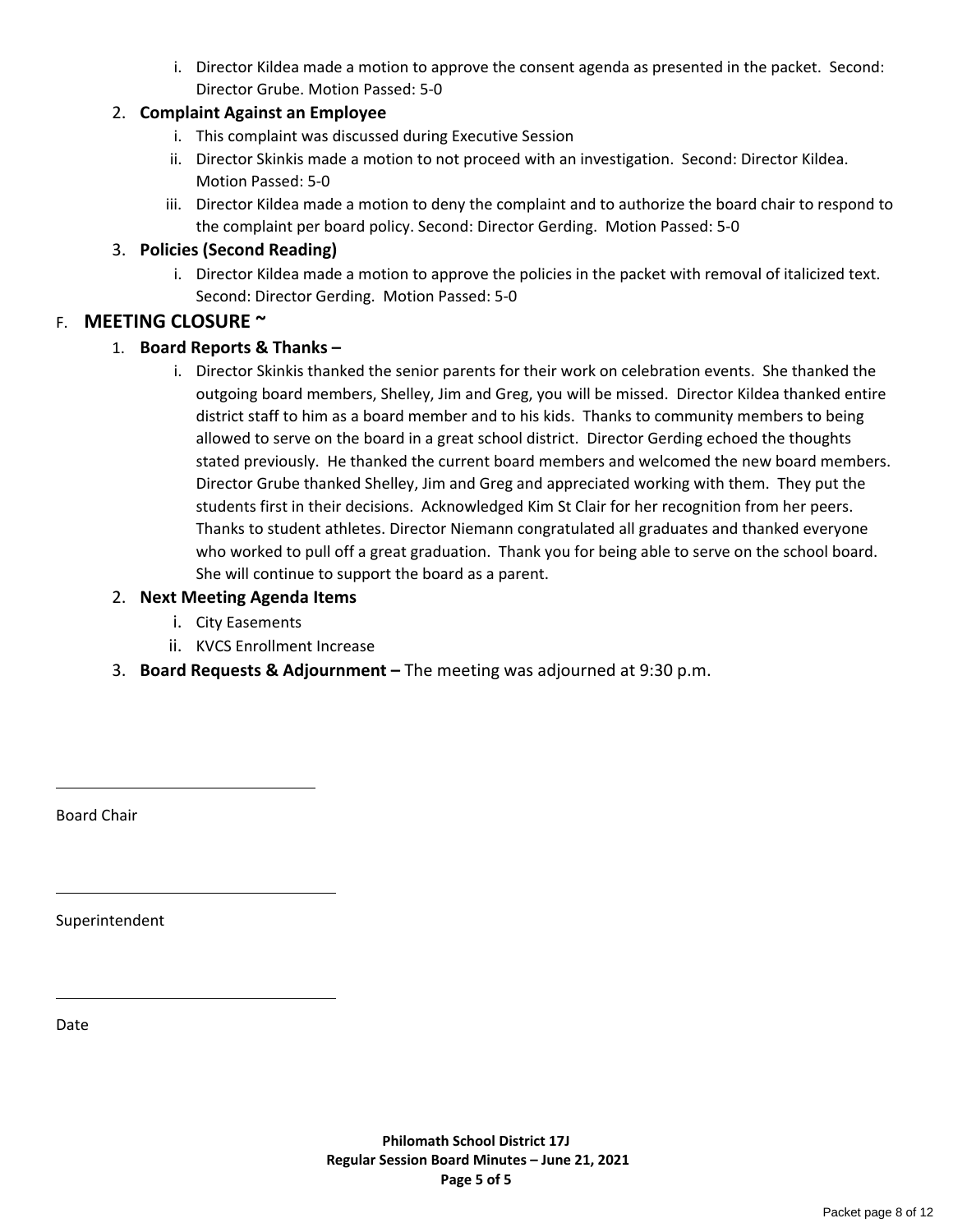**Philomath School District 17J Regular Session Board Minutes – June 21, 2021 Page 6 of 5**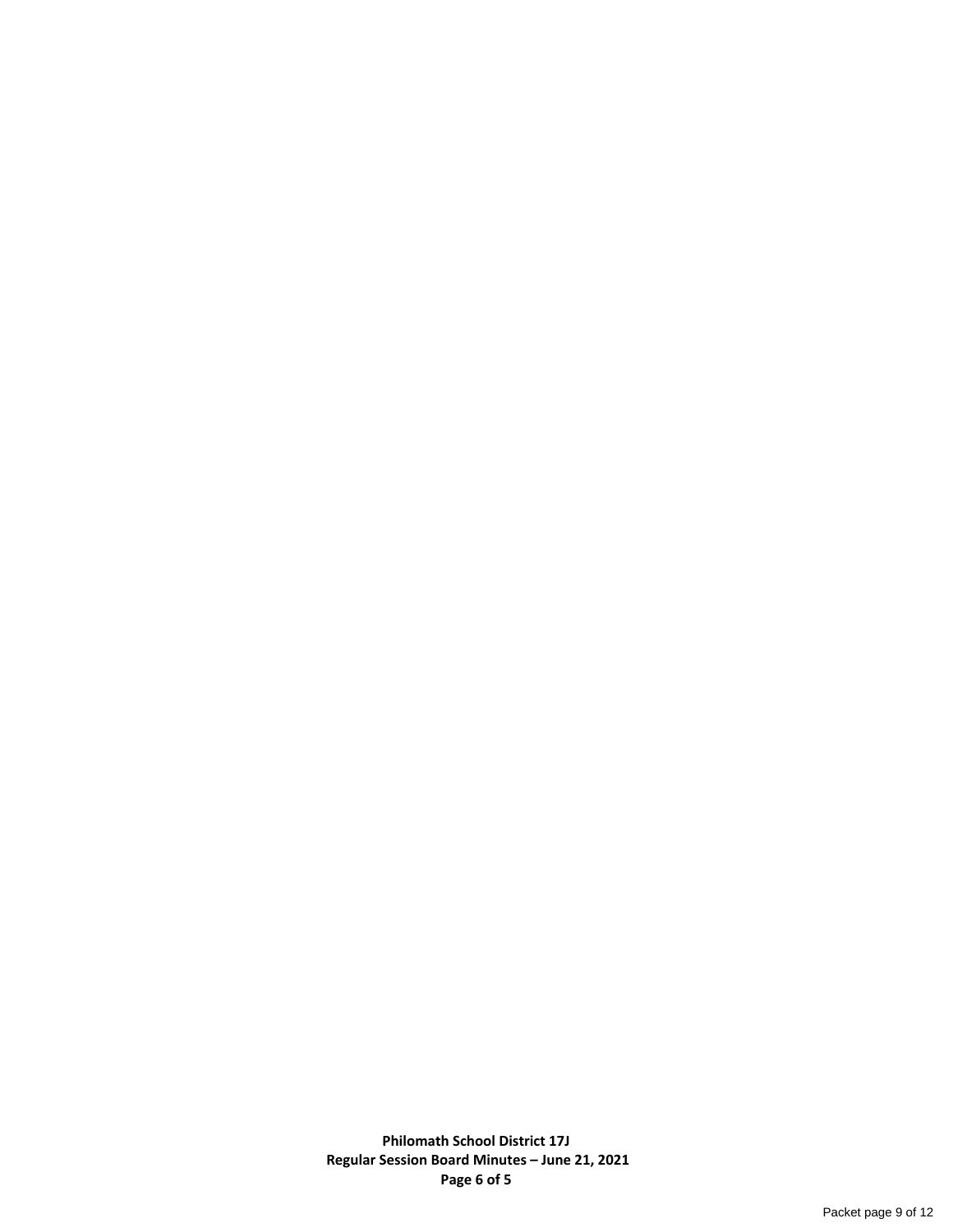# **WORK SESSION**

# Meeting Minutes PHILOMATH SCHOOL DISTRICT 17J District Office 1620 Applegate Street, Philomath 6/23/2021 06:00 PM

### A. **Work Session ~ 6:00 p.m.**

- 1. The Philomath School Board of Directors held a Work Session on June 23, 2021. The meeting was called to order by Board Chair, Shelley Niemann, at 6:05 p.m. Director Gerding led the Pledge of Allegiance.
- 2. In Attendance: Board of Directors, Shelley Niemann, Greg Gerding, Karen Skinkis, Anton Grube; Board Elect, Erin Gudge, Joe Dealy, Rick Wells; Superintendent, Susan Halliday; Board Secretary, Lillian Edmonds. Director Jim Kildea was absent.

### B. **STRATEGY AND DISCUSSION ~**

**1. Director Niemann went over several documents to orient the new board members.**

### 2. **Board Operating Agreement**

- i. The primary goal of the board is governance. This includes District policies, goals, labor contract, budget, school calendar, etc.
- ii. Policy BBF Board Member Standards of Conduct was reviewed. Item 11 about confidentiality needs to be clarified in regards to emails and social gatherings. The suggestion was made to use blind copy on emails.
- iii. Policies: BBAA, BBF, BD/BDA, BDC, BC/BCA were reviewed.
- iv. Policy BBF. Once the board has made a decision, it is up to the whole board to support that decision. The role of the board is to set policy and not to micro manage day to day operations of the district.
- v. The question was asked about whether board members are Mandatory Reporters. As of January 1, 2020, school board members are considered Mandatory Reporters of child abuse.
- vi. Board meetings are observed by the public, but the board is not required to entertain public comment.
- vii. Policy BDC: Executive sessions. There are subjects allowed by statue to be discussed in an Executive Session, which is not open to the public. Each board member should familiarize themselves on these rules and statutes.

### 3. **2021‐2022 District Calendar**

i. A copy of the district calendar was given to the board elect members

#### 4. **Board Planning Documents**

- i. Board Goals and Objectives: New goals and objectives will need to be drafted.
- ii. The consensus is to move the board retreat to August to do goal planning and board calendar.
- iii. The Key Success Factors will remain the same. Use these to form goals and plan for how to measure progress.
- iv. Superintendent Evaluation: The superintendent is an employee of the board. The board will do an evaluation. Using input from administrators, staff and community are important in this evaluation
- v. Work on planning calendar and update.
- vi. Board Roles and Responsibilities: These will be assigned.

**Philomath School District 17J Board Work Session Minutes – June 23, 2021 Page 1 of 2**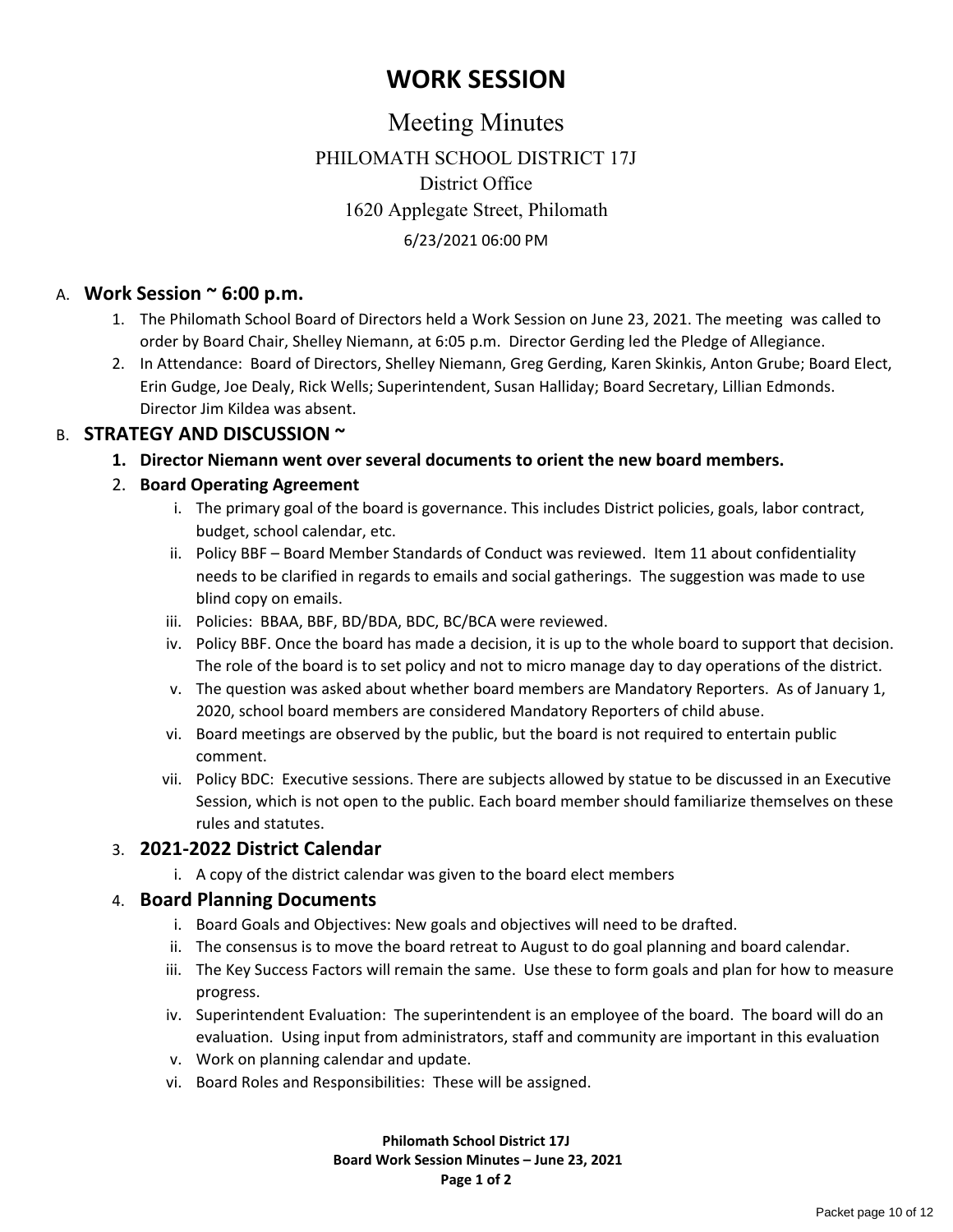- 5. Superintendent Halliday brought up the discussions to come regarding Blodgett Elementary and if any changes need to be made. This will be the year to engage in conversations around the student population and the expenses to continue operation. This will be presented to the board after recommendations are made at the district level.
- 6. Technology is in transition. This year will be a time to look at options. The new media specialist will bridge the gap between technology and media.
- 7. Joey DiGiovannangelo, Facilities Director, will be giving a tour, this fall, of the district facilities and updating the board on facility needs.
- 8. Director Gerding mentioned that it is important to build a good relationship with the community. Director Skinkis stated that the board should be good liaisons to community organizations.
- 9. Liaison roles will be assigned to board members at the Board Retreat.

### C. **ACTION ITEMS ~**

### **1. Philomath City Requests Update ‐ Action Required**

- i. Superintendent Halliday stated that the board could approve the PES waterline and PES drainage easements. The other easements still need some clarification. The district has asked the city to provide more detailed maps and descriptions of sites. The board agreed to hold off on all approvals until all questions are answered and details worked out to the agreement of both parties. Director Niemann expressed concerns about pushing Cedar Street through as proposed by the city. She requested that the board take each section separately. There are three sections: 1. Easements, 2. 16<sup>th</sup> St up grade, and 3. Cedar Street extension.
- D. Adjourned: The meeting was adjourned at 7:49 p.m.

Board Chair

Superintendent

Date